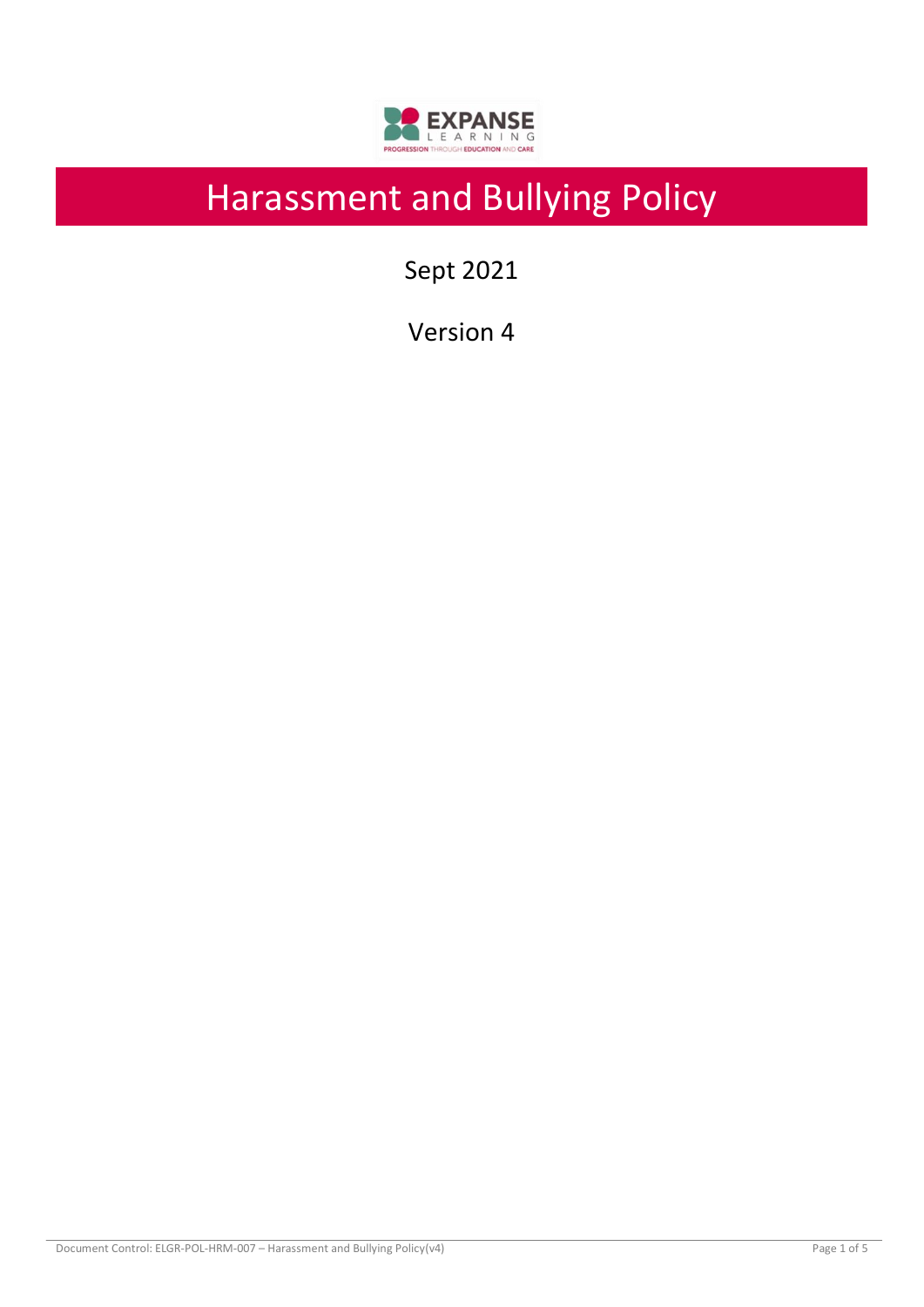## **1. Scope**

## All employees of Expanse Learning

## **2. Policy**

Expanse Learning recognises that all employees have a right to work in an environment in which the dignity of individuals is respected and which is free from harassment and bullying. Expanse Learning is committed to eliminating intimidation in any form.

This Policy applies to harassment on the grounds of disability, gender, marital status, sexual orientation, and age, creed, colour, race or ethnic origin. Harassment breaches the Organisation's Equality Policy and it is classified as a serious offence, which may result in summary dismissal under the Disciplinary Procedure.

## **3. Definition**

Harassment has no definition in law but is generally described as "unwanted conduct which affects the dignity of women or men at work; it encompasses unwelcome physical, verbal or non-verbal behaviour which denigrates, ridicules or is intimidatory". The essential characteristic of harassment is that the action(s) is unwanted by the recipient.

The following interpretations and examples of harassment may be helpful in determining whether harassment has taken place.

## *General Harassment*

Harassment can take many forms and may be directed in particular against women and ethnic minorities or towards people because of their age, disability, gender / gender reassignment, marriage / civil partnership, pregnancy / maternity, race, religion or belief, sex, or sexual orientation. It may involve action, behaviour, comment or physical contact which is found objectionable or which causes offence; it can result in the recipient feeling threatened, humiliated or patronised and it can create an intimidating work environment.

#### *Sexual Harassment*

Sexual harassment can be defined as an uninvited, unreciprocated, and unwelcome behaviour of a sexual nature which is offensive to the person involved and causes that person to feel threatened, humiliated or embarrassed. Examples of sexual harassment are:

- o requests for sexual favours, including implied or overt promises of preferential treatment or threats concerning present or future employment status
- o offensive gestures or comments
- o sexually orientated jibes, innuendo or jokes
- o unwanted physical contact
- $\circ$  the display of sexually offensive visual material such as calendars, photographs, books or videos.

Sexual harassment may be experienced by men or women as a result of the conduct of men or women. It applies equally regardless of grade or level of job and may also occur when dealing with external clients and/or members of the public.

#### *Racial or Sectarian Harassment*

In the workplace, racial or sectarian harassment may take the form of actual or threatened physical abuse or it may involve offensive jokes, verbal abuse, language, graffiti or literature of a racist or sectarian nature or offensive remarks about a person's skin colour, physical characteristics or religion. It may also include repeated exclusion of a person from an ethnic or religious minority from conversations, patronising remarks, unfair allocation of work or pressure about the speed and/or quality of their work in a way which differs from the treatment of other employees.

#### *Bullying*

Bullying is the intimidation or belittling of someone through the misuse of power or position which leaves the recipient feeling hurt, upset, vulnerable or helpless. It is often inextricably linked to the areas of harassment described above.

The following are examples of bullying:

- o Unjustified criticism of an individual's personal or professional performance, shouting at an individual, criticising an individual in front of others.
- o Spreading malicious rumours or making malicious allegations.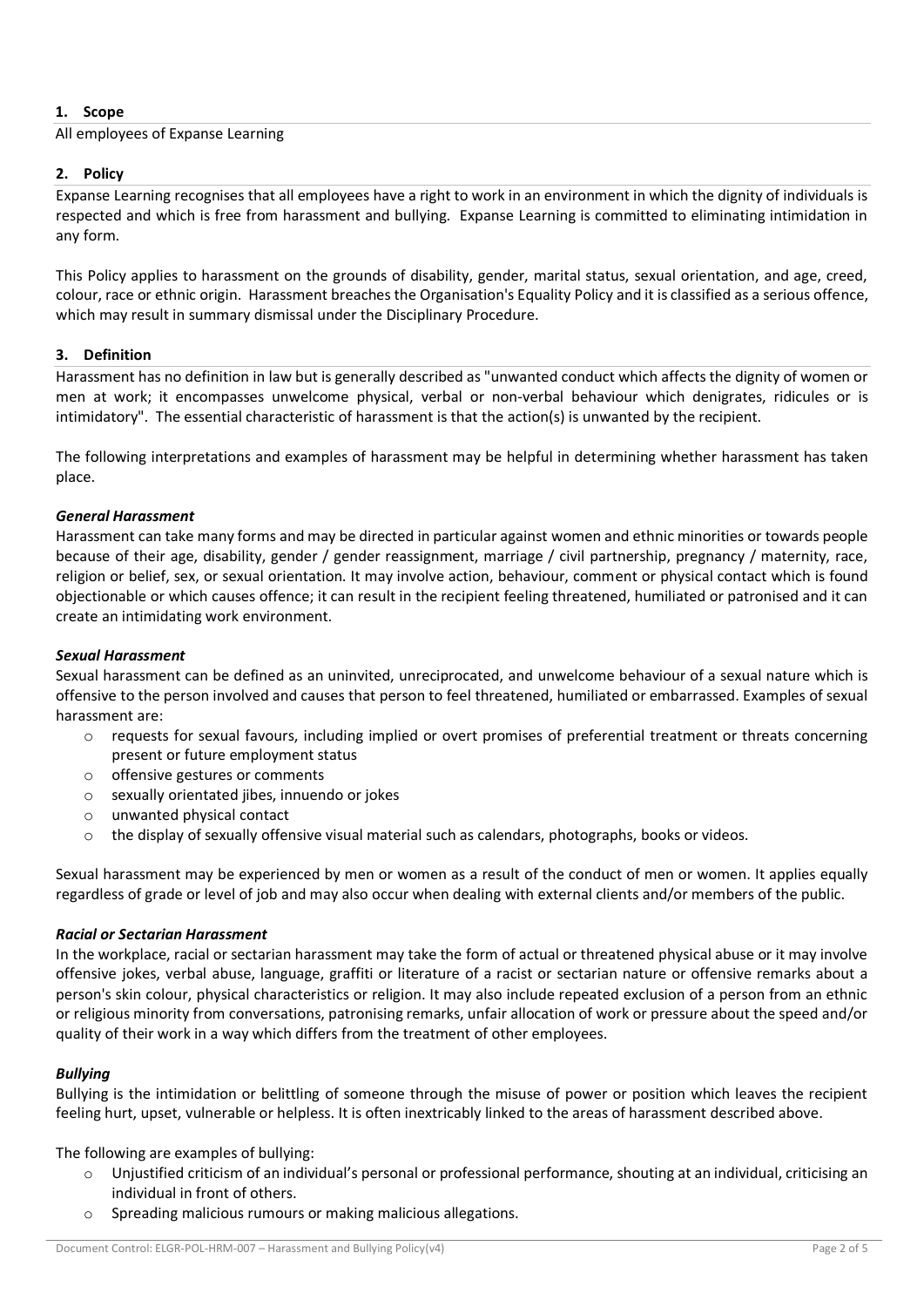- o Intimidation or ridicule of individuals with disabilities and /or learning difficulties.
- $\circ$  Ignoring or excluding an individual from the team / group

## **4. Responsibilities of Line Managers**

Every line manager has an obligation to prevent harassment/bullying and to take immediate action once it has been identified, whether or not a complaint has been made. Allegations of harassment or bullying received either informally or formally, must be dealt with promptly and sensitively.

It is important that line managers recognise that sexual harassment is any sexual advance unwanted by the recipient or behaviour, which causes offence to the recipient. Similarly, racial harassment is behaviour, which is racially offensive to the recipient. Managers must therefore take care to ensure that they do not pre-judge situations based on their own sexual or racial attitudes and perceptions.

It may not always be appropriate for a line manager to be involved with specific complaints. For example, if the complainant is male and wishes to speak to a male, but the manager is female, or, if the complaint relates to the conduct of the line manager. The procedure in Section 7 sets out the alternatives for such instances.

## **5. Responsibilities of all Employees**

Every employee has a personal responsibility **NOT** to harass or bully other members of staff. An employee who becomes aware of harassment or bullying occurring should bring the matter to the attention of his/her manager.

## **6. Redress**

An employee who feels that he/she has been harassed or bullied has a right to seek redress via the procedures set out in Section 7.

## **7. Procedure for dealing with harassment**

An employee who feels that he/she is being subjected to harassment or bullying may attempt to resolve the matter informally in the first instance. In some cases, it may be possible and sufficient for him/her to explain clearly to the person(s) engaged in the unwanted activities that the behaviour is unwelcome, that it offends or makes him/her uncomfortable.

- $\circ$  If at the initial informal discussion stage, the circumstances are too difficult or embarrassing to approach the harasser alone, the complainant may wish to be accompanied by a friend or colleague
- $\circ$  the complainant may wish to write a letter to the harasser (research has shown this to be very effective)
- $\circ$  the complainant should keep a record of any incidents, detailing when, where, what occurred, and witnesses (if any)
- $\circ$  in some cases, victims of harassment or bullying may not be sufficiently confident to tell the harasser that their behaviour is unacceptable. The Organisation emphasises therefore that staff **are not required** to approach the harasser in an attempt to resolve the problem informally and are entitled to report the matter immediately if they so wish.

Where the steps outlined above are unsuccessful or inappropriate, the complainant should raise the matter informally and in confidence with his/her manager. Alternatively, the matter may be raised with the HR or a senior manager (if felt necessary this could be of the same sex as the complainant).

If the complaint relates to the conduct of the complainant's manager, the complainant may choose to discuss the matter with his/her manager's line manager. The Manager or HR will discuss the matter with the complainant and agree a course of action. The complainant may be accompanied by a representative or work colleague at these meetings. The alleged harasser will also have the right to state their version of events to the manager and to also be accompanied by a representative or colleague. The complainant must be assured that he/she will not be discriminated against or victimised for raising the complaint. Confidentiality will be observed throughout and the need for any disclosure of the details of the case will be discussed and agreed.

At any stage of the process the complainant, the manager dealing with the complaint, or the accused may feel that they need the help of an independent person before deciding on the best course of action. The Organisation will provide designated persons who can give confidential advice and assistance, including:

- o advising on the nature of harassment;
- $\circ$  offering guidance on resolving harassment problems, including acting as an independent broker